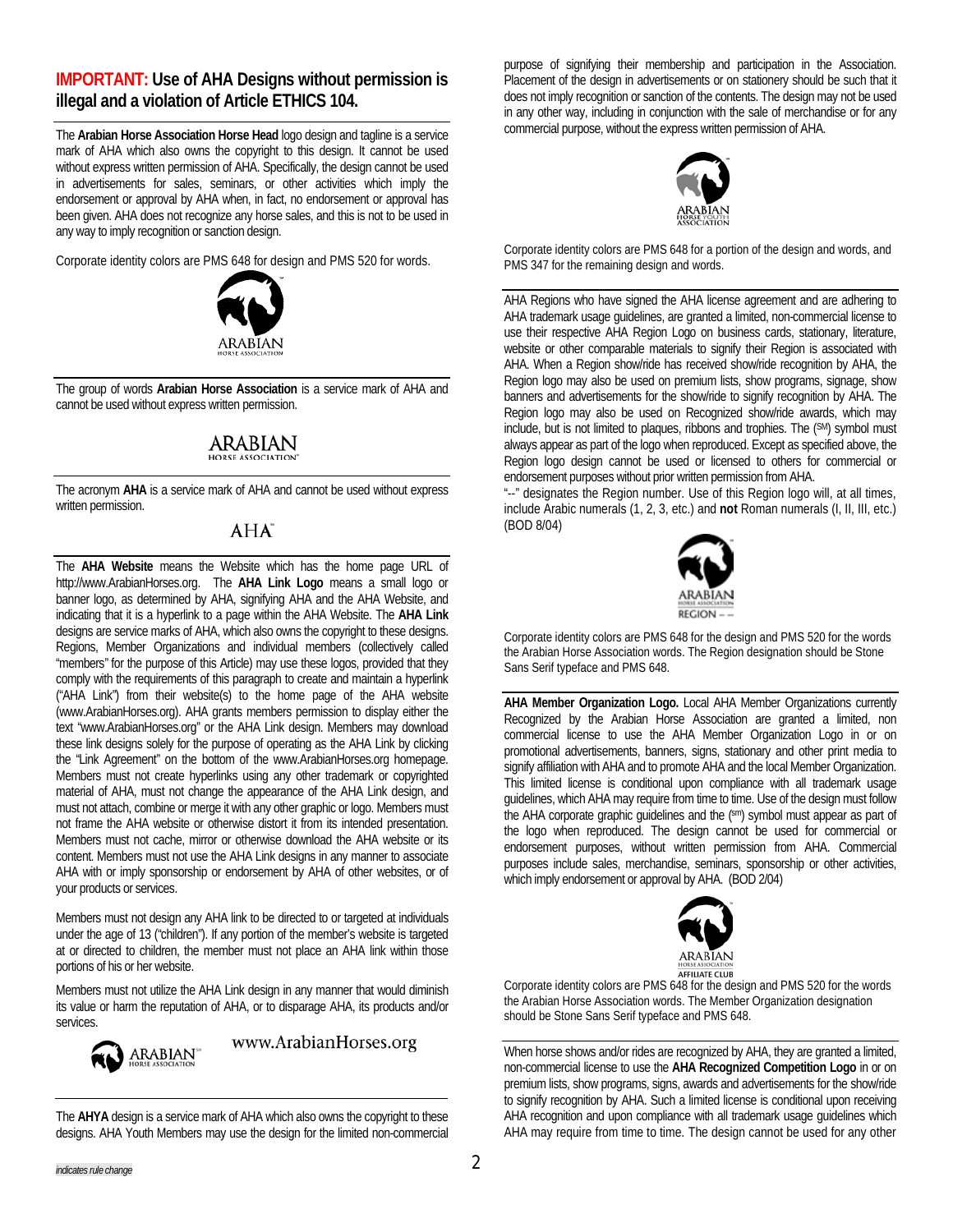purpose without written permission from AHA and the (SM) symbol must also appear as part of the logo when reproduced.

Corporate identity colors are PMS 648 for the design and PMS 520 for the words.

The **Frequent Rider Program, Competitive Distance Program and Open Event Incentive Program** designs are service marks of AHA which also owns the copyright to these designs. The marks cannot be used without express written permission of AHA. The marks are reserved for promotion of the respective programs by AHA.



The group of words **For The Love Of The Breed** is a service mark of AHA and cannot be used without express written permission.

### FOR THE LOVE OF THE BREED

The group of words **Discovery Farm** is a registered service mark of AHA and cannot be used without express written permission.

# **DISCOVERY FARM®**

The **Arabian Breeders Sweepstakes** designs are registered service marks of AHA which also owns the copyright to these designs. These marks cannot be used without express written permission of AHA. These marks are reserved for promotion of the program by AHA.



The **Arabian Breeders Sweepstakes - Participant** design is a service mark of AHA. Members of AHA who have horses legitimately enrolled in the Sweepstakes program may use this design only for the limited non-commercial purpose of signifying horse enrollment in the Sweepstakes program. Placement of this design in advertisements or on stationery should be such that it does not imply recognition or sanction of the contents. This design may not be used in any other way, including in conjunction with the sale of merchandise or for any commercial purpose, without the express written permission of AHA.



The **Arabian Breeders Sweepstakes - Nominated Sire** design is a service mark of AHA. Members of AHA who have horses legitimately enrolled as a Nominated Sire in the Sweepstakes program may use this design only for the limited noncommercial purpose of signifying horse enrollment as a Nominated Sire in the Sweepstakes program. Placement of this design in advertisements or on stationery should be such that it does not imply recognition or sanction of the contents. This design may not be used in any other way, including in conjunction with the sale of

merchandise or for any commercial purpose, without the express written permission of AHA.



The **AHA Youth National Arabian & Half-Arabian Championship Horse Show** designs are a service mark of AHA which also owns the copyright to this design. They cannot be used without express written permission of AHA and agreement to comply with guidelines for its use. These marks are reserved for promotion of the event by AHA.



The **Canadian National Arabian & Half-Arabian Championship Horse Show** designs are service marks of AHA which also owns the copyright to this design. It cannot be used without written permission of AHA and agreement to comply with guidelines for its use. These marks are reserved for promotion of the event by AHA.



Corporate identity color is Pantone Red 032.

The **Sport Horse National Arabian & Half-Arabian Championship Horse Show** design is a service mark of AHA which also owns the copyright to this design. It cannot be used without express written permission of AHA and agreement to comply with guidelines for its use. This mark is reserved for promotion of the event by AHA.



Corporate identity color is PMS 350.

The **U.S. National Arabian & Half-Arabian Championship Horse Show** design is a service mark of AHA which also owns the copyright to this design. It cannot be used without express written permission of AHA and agreement to comply with guidelines for its use. This mark is reserved for promotion of the event by AHA.



The **Distance National Arabian & Half-Arabian Championship Horse Show** design is a service mark of AHA which also owns the copyright to this design. It cannot be used without express written permission of AHA and agreement to comply with guidelines for its use. This mark is reserved for promotion of the event by AHA.